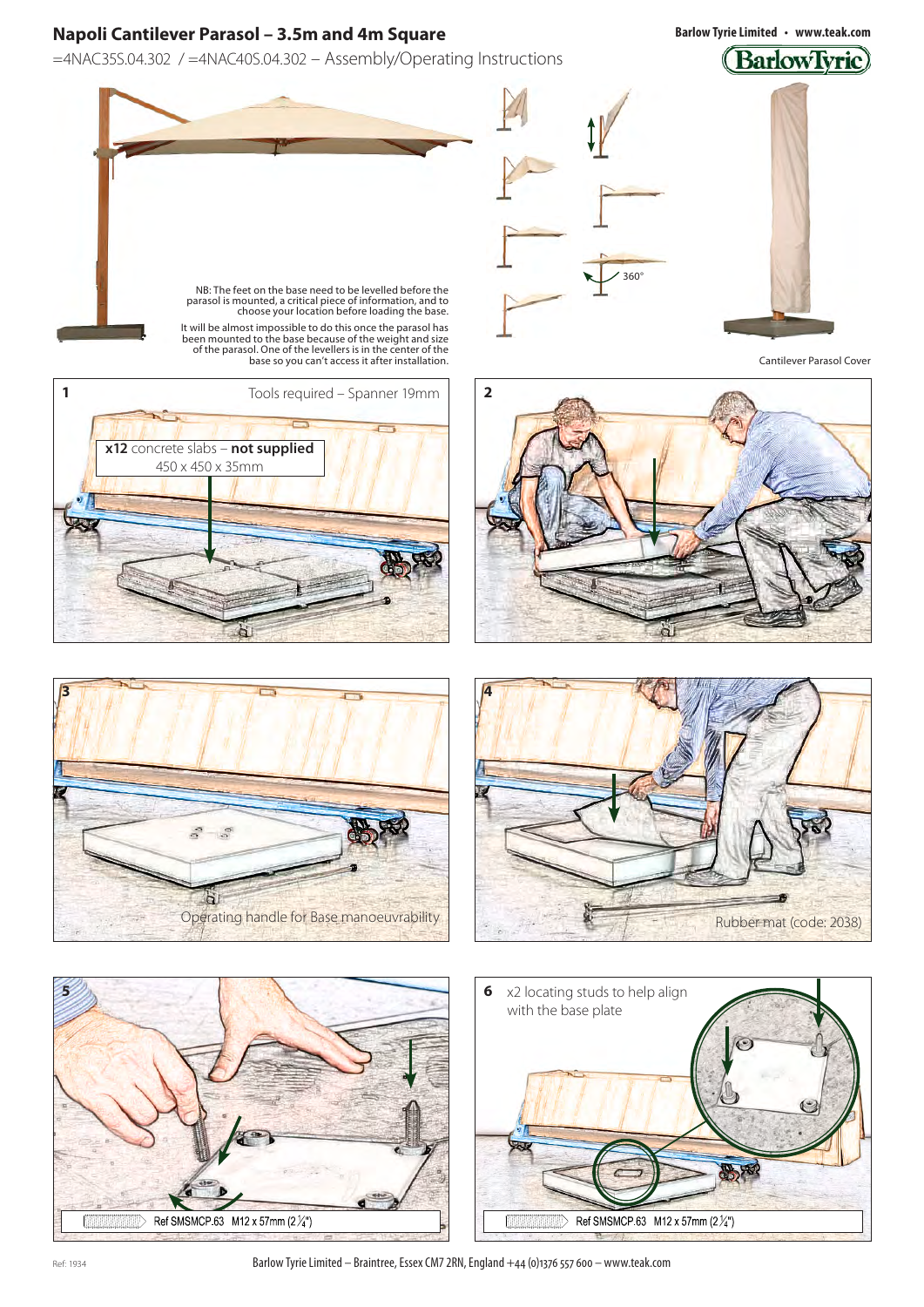=4NAC35S.04.302 / =4NAC40S.04.302 – Assembly/Operating Instructions

64Kg – 141lbs **7 8**



**Barlow Tyrie Limited • www.teak.com**









Ref: 1934 **Barlow Tyrie Limited – Braintree, Essex CM7 2RN, England +44 (0)1376 557 600 – www.teak.com**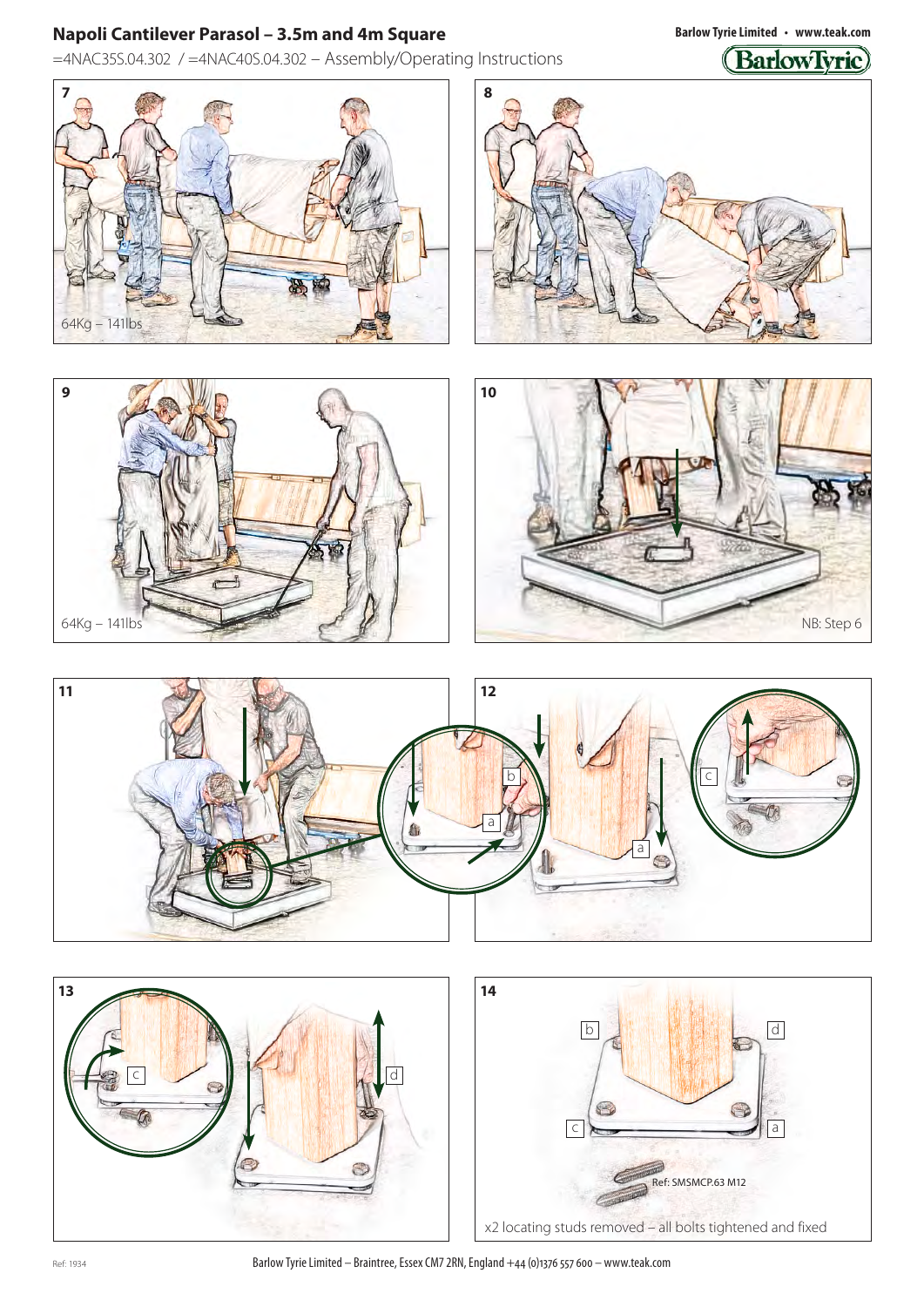=4NAC35S.04.302 / =4NAC40S.04.302 – Assembly/Operating Instructions

**Barlow Tyrie Limited • www.teak.com**

## (BarlowTvrie)